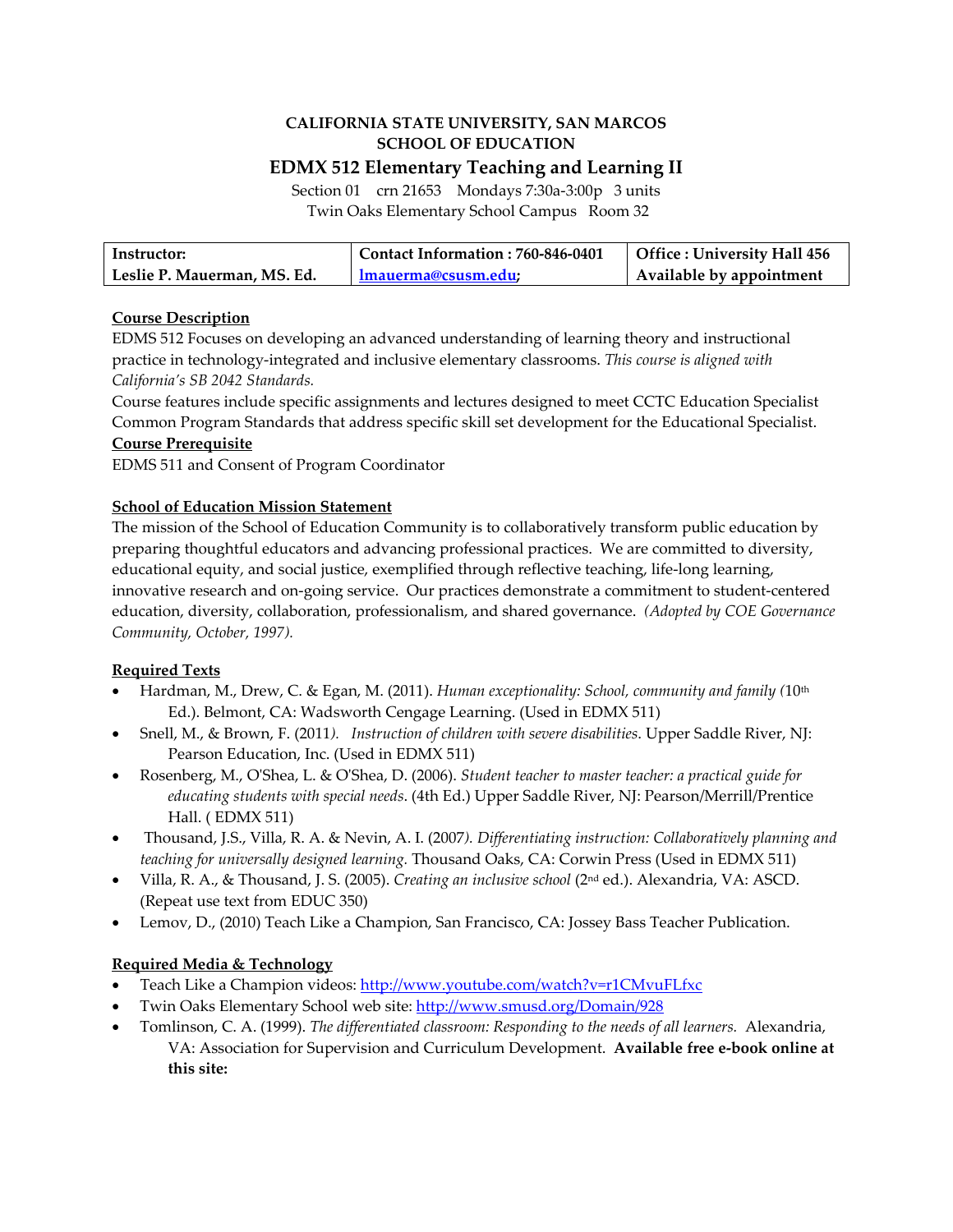## mlinson+carol+a&1%2C%2C8 http://pac.csusm.edu/search~S5?/atomlinson/atomlinson/1%2C27%2C52%2CB/frameset&FF=ato

#### **Recommended Texts**

 Raimes, Ann. (2011) *Keys for writers* (4th Ed.) Boston, MA: Wadsworth

#### **STUDENT LEARNING OUTCOMES, TPES, TPAS, AND ENGLISH LANGUAGE AUTHORIZATION**

 Credential candidates learn and apply understandings of philosophies and methods of teaching and learning, methods for infusing technology into the curriculum, and key concepts and procedures for differentiating instruction for all students including students learning English and those with specialized educational needs.

#### **Course Objectives**

The purposes of this course are:

- to expand pre‐service candidates' knowledge of (1) learning theories, and (2) experiences with a wide range of pedagogical practices;
- to enhance pre-service candidates' awareness of the multiple perspectives and learning styles that exist in diverse classrooms and other education‐related settings;
- to provide candidates with content‐specific teaching strategies that are effective in supporting them to teach the state‐adopted academic multiple subject content standards, including physical education to all students;
- to provide a safe environment for pre‐service candidates' discussion of, and experimentation with, a variety of techniques and methods of instruction.

#### **Teacher Performance Expectation (TPE) Competencies**

 The course objectives, assignments, and assessments have been aligned with the CTC standards for Multiple Subject Credential. This course is designed to help teachers seeking a California teaching credential to develop the skills, knowledge, and attitudes necessary to assist schools and district in implementing effective programs for all students. The successful candidate will be able to merge theory and practice in order to realize a comprehensive and extensive educational program for all students. You may view a full text of the TPEs at <u>http://www.csusm.edu/education/eportfolio/eportfolio.html</u> and find TPA info at <u>http://www.csusm.edu/education/CalTPA/CalTPA.html</u> In both EDMX 511 and 512, as well as other advanced coursework, candidates are required to address the TPEs with emphasis upon:

### **TPE 6D – Developmentally Appropriate Teaching Practices for Education Specialists** (Sp Ed Matrix, IEP, Chapter)

Education Specialist candidates demonstrate the ability to set student expectations based on their knowledge of typical and atypical development. Candidates develop and implement behavior support plans and accommodations that promote successful inclusion for students with disabilities within the general education setting, as well as plans that are specific for age appropriateness and severity of the disability. Candidates for a Educational Specialist Credential know and use principles of universal design to differentiate instruction and develop accommodations and modifications in curriculum, assessment, and instruction in order to ensure that special populations including students with identified disabilities, students with behavior intervention plans, and students considered gifted and talented have access to and actively participate in the general education core curriculum. They can articulate the rationale for inclusive educational opportunities for all students. They are familiar with major disability characteristics and strategies for accommodating those differences in the classroom. They know the eligibility criteria for special services (e.g., special education, gifted and talented services). They are familiar with their legal and ethical responsibility to participate in the Individual Education Program (IEP) process and implement students′ IEPs with integrity. They use pre-referral processes, such as the Student Success Team (formerly Student Study Team) and consultation with general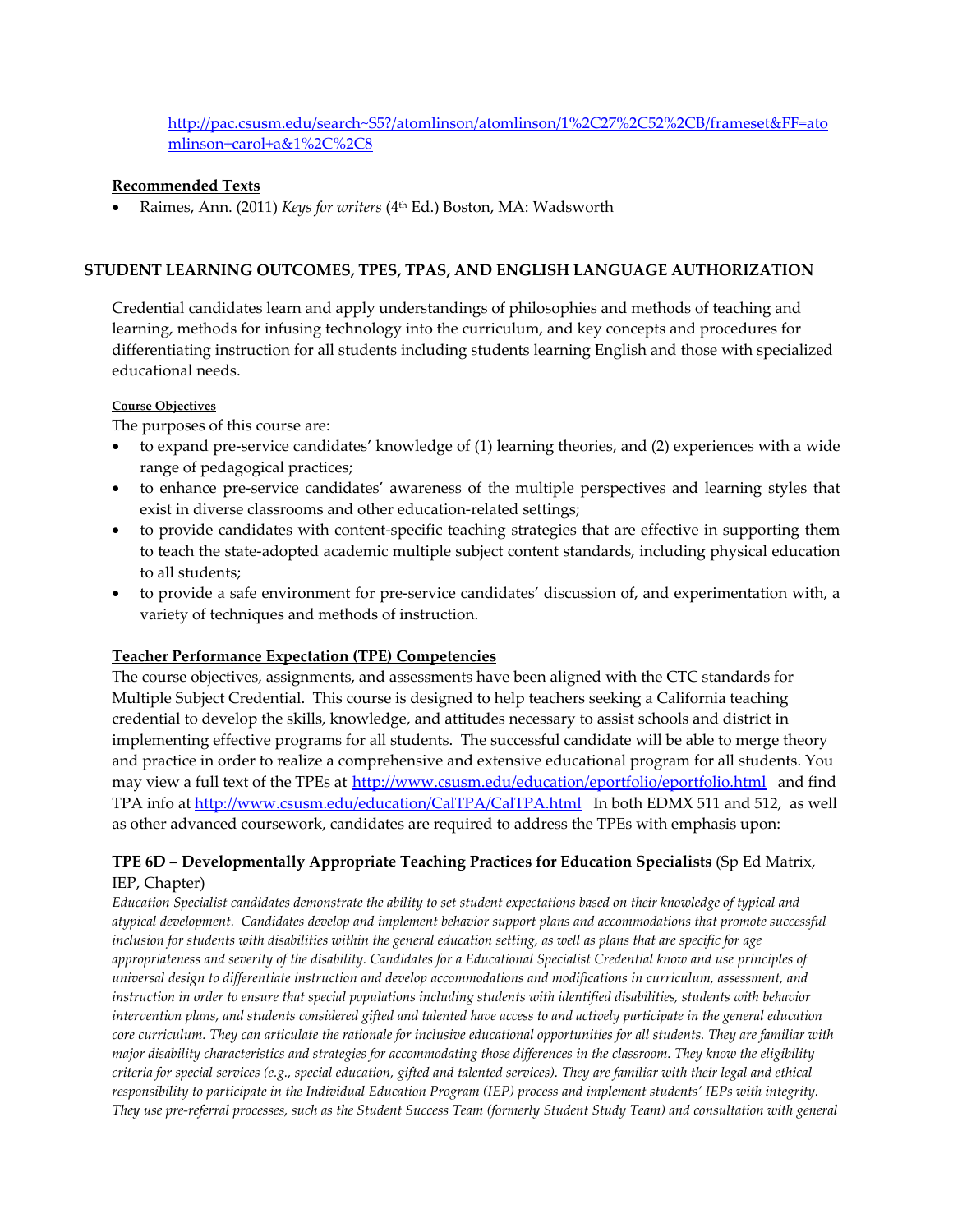and special education colleagues to minimize referral of students to special education or other exceptional services. They collaborate with special educators and other specialized support personnel to plan, teach, and assess students with special characteristics for whom they are responsible. They use natural peer supports (e.g., partner learning, peer tutoring, classroom meetings), collaborative teaching and learning methods, and other appropriate materials and technologies (including assistive technologies) to a) create a caring classroom community in which students value one another's differences, b) develop the social competence of and relationships among class members, and c) meet the educational and social/emotional needs of individual *students.*

#### **TPE 8: Learning About Students**

Candidates for a Teaching Credential draw upon an understanding of patterns of child and adolescent development to understand their students. Using formal and informal methods, they assess students' prior mastery of academic language abilities, content knowledge, and skills, and maximize learning opportunities for all students. Through interpersonal interactions, they learn about students' abilities, ideas, interests and aspirations. They encourage parents to become involved and support their efforts to improve student learning. They understand how multiple factors, including gender and health, can influence students' behavior, and understand the connections between students' health and their ability to learn. Based on assessment data, classroom observation, reflection and consultation, they identify students needing specialized instruction, including students whose physical disabilities, learning disabilities, or health status require instructional adaptations, and  *students who are gifted.*

### **TPE 9 – Instructional planning** (One month Curriculum Map/Unit Plan, Journal Entries, Circle of

#### Courage strategies)

Candidates for a Teaching Credential plan instruction that is comprehensive in relation to the subject matter to be taught and in accordance with state-adopted academic content standards for students. They establish clear long-term and short-term goals for student learning, based on state and local standards for student achievement as well as on students' current levels of achievement. They use explicit teaching methods such as direct instruction and inquiry to help students meet or exceed grade level expectations. They plan how to explain content clearly and make abstract concepts concrete and meaningful. They understand the purposes, strengths and limitations of a variety of instructional strategies, including examining student work, and they improve their successive uses of the strategies based on experience and reflection. They sequence instruction so the content to be taught connects to preceding and subsequent content. In planning lessons, they select or adapt instructional strategies, grouping strategies, and instructional material to meet student learning goals and needs. Candidates connect the content to be learned with students' linguistic and cultural backgrounds, experiences, interests, and developmental learning needs to ensure that instruction is comprehensible and meaningful. To accommodate varied student needs, they plan differentiated instruction. When support personnel, such as aides and volunteers are available, they plan how to use them to help  *students reach instructional goals.*

#### **TPE 10 – Instructional Time (**

Candidates for a Teaching Credential allocate instructional time to maximize student achievement in relation to state-adopted academic content standards for students, instructional goals and scheduled academic tasks. They establish procedures for routine tasks and manage transitions to maximize instructional time. Based on reflection and consultation, they adjust the use of  *instructional time to optimize the learning opportunities and outcomes for all students.*

Candidates demonstrate the ability to coordinate, direct and communicate effectively with other special education service providers, general education teachers, paraprofessionals/instructional assistants, and volunteers for useful instructional *activities.*

### **CSUSM Local TPE 14 – Educational Technology** (One‐Month Plan, IEP Sim, Chapter Presentation)

Candidates plan and design effective learning environments and experiences supported by technology. Candidates implement curriculum plans that include methods and strategies for applying technology to maximize student *learning.*

 *Candidates use technology to enhance their productivity and professional practice.*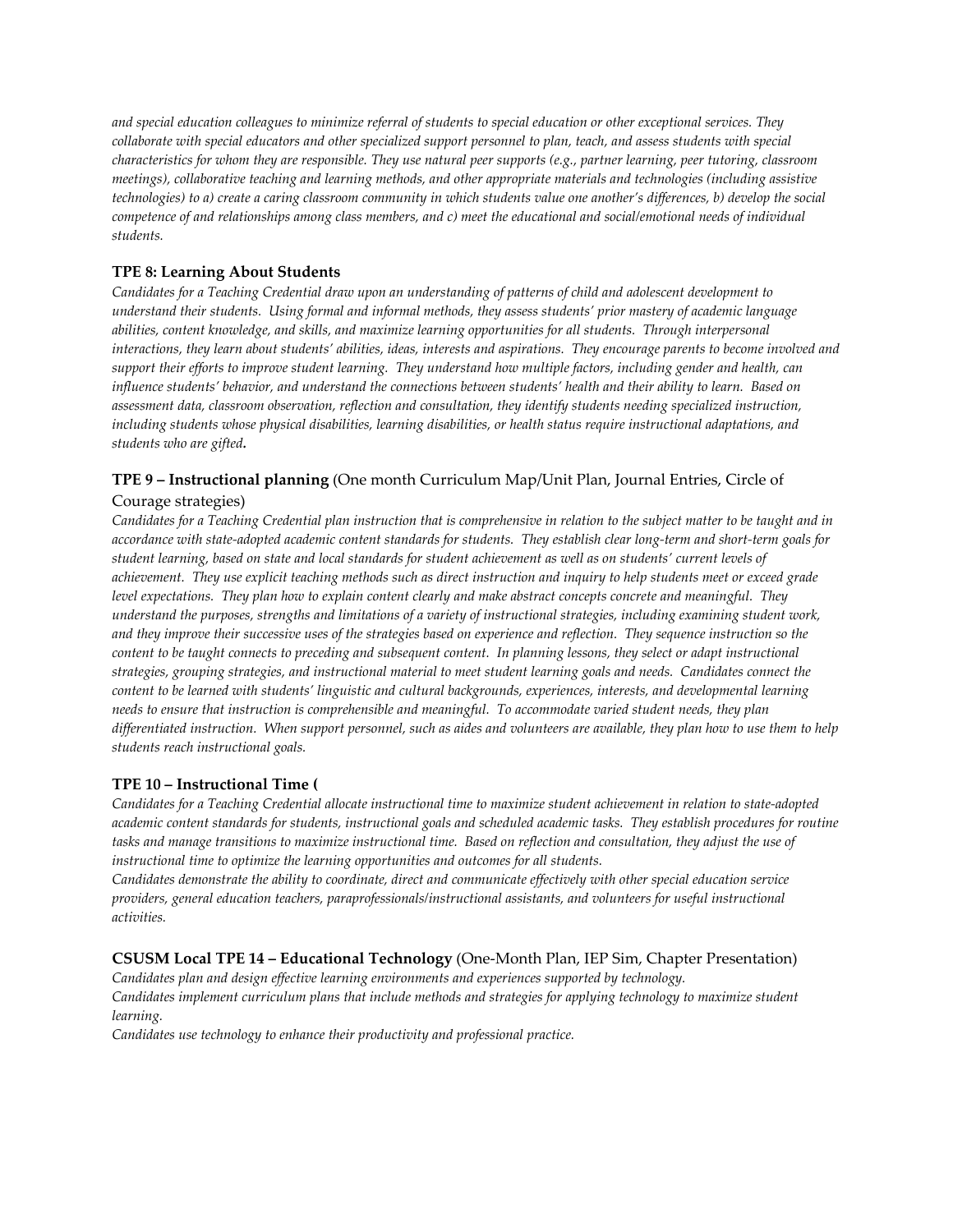## **California Teacher Performance Assessment (CalTPA)**

 Beginning July 1, 2008 all California credential candidates must successfully complete a state‐approved system of teacher performance assessment (TPA), to be embedded in the credential program of preparation. At CSUSM this assessment system is called the CalTPA or the TPA for short.

 To assist candidates with successful completion of the TPA, a series of informational seminars are offered over the course of the program. TPA related questions and logistical concerns are addressed during the seminars. Attendance at TPA seminars will greatly contribute to candidate success on this high stakes assessment. Additionally, classes use common pedagogical language, lesson plans (lesson designs), and unit plans (unit designs) in order to support and ensure candidate success on the TPA and more importantly in the CSUSM credential program.

 The CalTPA Candidate Handbook, TPA seminar schedule, and other TPA support materials can be found on the School of Education website provided at the website: http://www.csusm.edu/education/CalTPA/CalTPA.html

### **Authorization to Teach English Learners**

 This credential program has been specifically designed to prepare teachers for the diversity of languages often encountered in California public school classrooms. The authorization to teach English learners is met through the infusion of content and experiences within the credential program, as well as additional coursework. Students successfully completing this program receive a credential with authorization to teach English learners.

 *(Approved by CCTC in SB 2042 Program Standards, August 02)*

## **SB2042 Multiple Subject Preliminary Program Standard 8A(e): Pedagogical Preparation for Subject‐ Specific Content Instruction by Multiple Subject (MS) Candidates: Physical Education**

 During interrelated activities in program coursework and fieldwork, MS candidates learn content‐specific teaching strategies that are effective in supporting them to teach the state‐adopted academic content standards for students in physical education. They guide students in achieving the goals of the development of a variety of motor skills and abilities in students, developing student recognition of the importance of a healthy lifestyle, developing student knowledge of human movement, student knowledge of the rules and strategies of games and sports, and student self‐confidence and self‐worth in relation to physical education and recreation.

## **ADMINISTRATIVE REQUIREMENTS AND POLICIES**

## **School of Education Attendance Policy**

 Due to the dynamic and interactive nature of courses in the School of Education, all students are expected to attend all classes and participate actively. At a minimum, students must attend more than 80% of class time, or s/he may not receive a passing grade for the course at the discretion of the instructor. Individual instructors may adopt more stringent attendance requirements. Should the student have extenuating  circumstances, s/he should contact the instructor as soon as possible. *(Adopted by the COE Governance Community, December, 1997).*

 If a student misses 20% or is late (or leaves early) for more than three sessions, the highest possible grade earned will be a "C". You must earn a C+ or better to continue in the credential program. Notification of absences does not automatically excuse a student from class. It is the responsibility of the student to meet with the instructor and discuss make up of class time or assignments.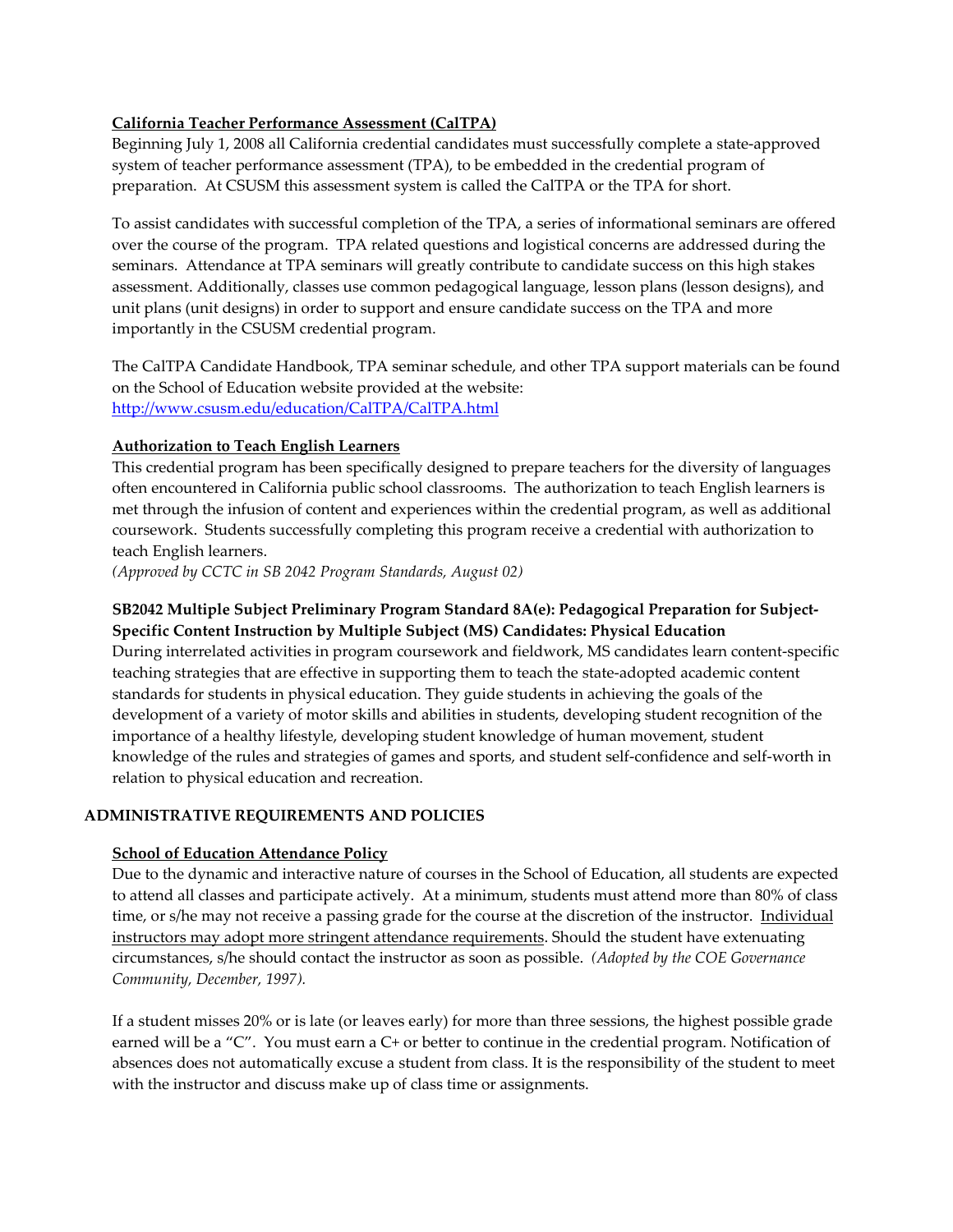### **Students with Disabilities Requiring Reasonable Accommodations**

 Students with disabilities who require reasonable accommodations must be approved for services by providing appropriate and recent documentation to the Office of Disable Student Services (DSS). This office is located in Craven Hall 4300, and can be contacted by phone at (760) 750‐4905, or TTY (760) 750‐ 4909. Students authorized by DSS to receive reasonable accommodations should meet with their instructor during office hours or, in order to ensure confidentiality, in a more private setting.

#### **All University Writing Requirement**

 In keeping with the All‐University Writing Requirement, all 3‐unit courses must have a writing component of at least 2,500 words (approximately). This is met through written assignments, posted in the Cougar Course online companion class.

#### **CSUSM Academic Honesty Policy**

 Candidates will be expected to adhere to standards of academic honesty and integrity, as outlined in the Student Academic Honesty Policy. All written work and oral presentation assignments must be original work. All ideas/materials that are borrowed from other sources must have appropriate references to the original sources. Any quoted material should give credit to the source and be punctuated with quotation marks.

 Candidates are responsible for honest completion of their work including examinations. There will be no tolerance for infractions. If you believe there has been an infraction by someone in the class, please bring it to the instructor's attention. The instructor reserves the right to discipline any student for academic dishonesty in accordance with the general rules and regulations of the university. Disciplinary action may include the lowering of grades and/or the assignment of a failing grade for an exam, assignment, or the class as a whole."

 Incidents of Academic Dishonesty will be reported to the Dean of Students. Sanctions at the University level may include suspension or expulsion from the University altogether.

### **Plagiarism:**

 As an educator, it is expected that each student will do his/her own work, and contribute equally to group projects and processes. Plagiarism or cheating is unacceptable under any circumstances. If you are in doubt about whether your work is paraphrased or plagiarized see the Plagiarism Prevention for Students website <u>http://library.csusm.edu/plagiarism/index.html</u>. If there are questions about academic honesty, please consult the University catalog or speak directly to the instructor.

#### **Use of Technology**:

 Students are expected to demonstrate competency in the use of various forms of technology (i.e. word processing, electronic mail, Cougar Courses, use of the Internet, and/or multimedia presentations). Specific requirements for course assignments with regard to technology are at the discretion of the instructor. Keep a digital copy of all assignments for use in your teaching portfolio. All assignments will be submitted online, and some may be submitted in hard copy as well. Details will be provided in class for each assignment.

#### **Electronic Submissions of Assignments**

 This course is paperless. All assignments are to be turned into the. Cougar Course (online electronic companion course complement, using the Moodle platform) on time. Points will be deducted for late submissions as the preparatory work is essential to the discussions conducted in this course. Be certain to submit all assignments in MSWord, 12‐point type, in Times New Roman font.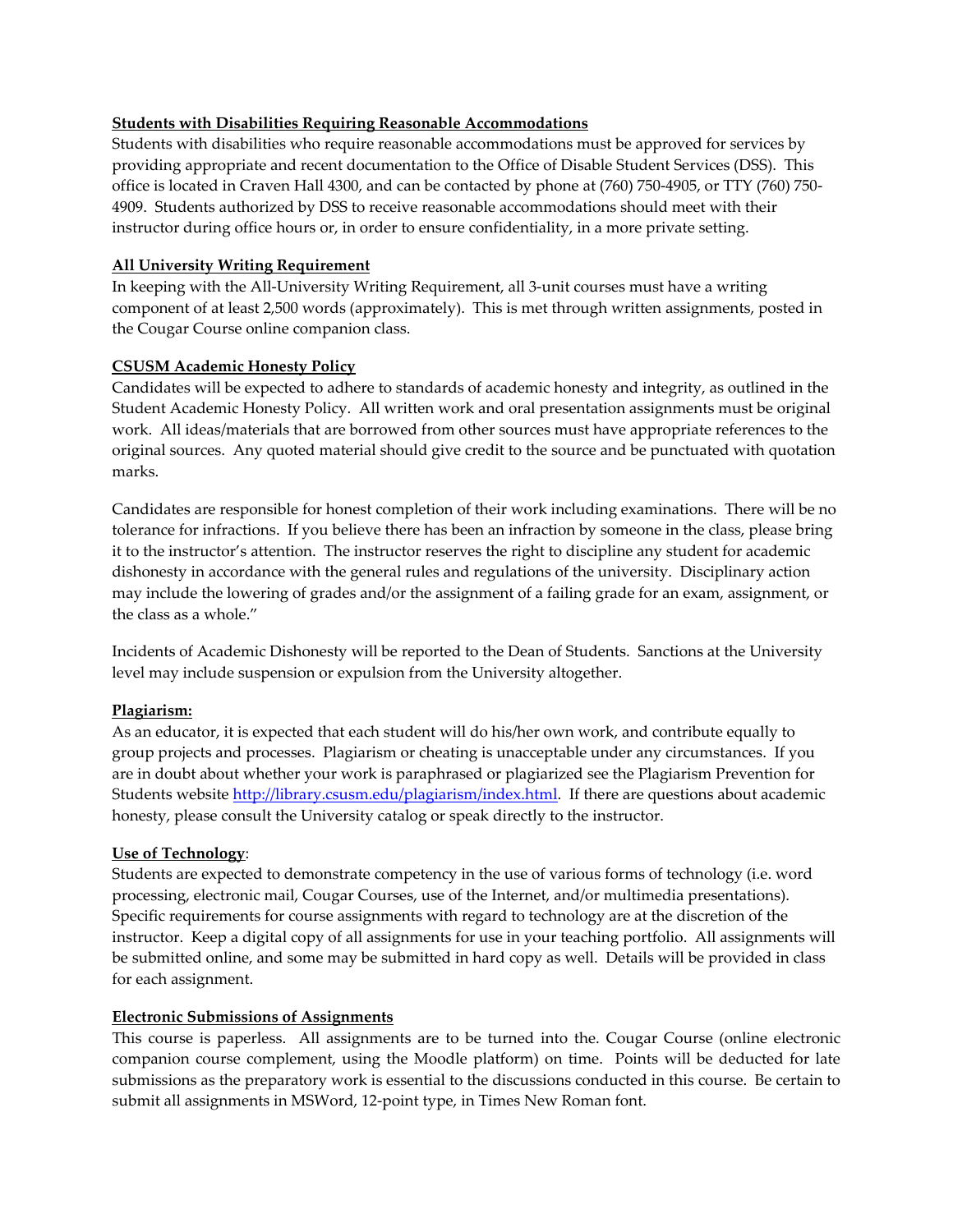### **Electronic Communication Protocol:**

 Electronic correspondence is a part of all candidate professional interaction. When candidates in this course need to contact the instructor, e‐mail is often the easiest way to do so. It is my intention to respond to all received e‐mails in a timely manner. Please be reminded that e‐mail and on‐line discussions are a very specific form of communication, with their own nuances and etiquette. For instance, electronic messages sent in all upper case (or lower case) letters, or with excessive typos, slang, or brevity often communicate more than the sender originally intended. With that said, please be mindful of all e‐mail and online discussion messages you send to your colleagues, to faculty members in the School of Education, or to persons within the greater educational community. All electronic messages should be crafted with professionalism and care. Re‐read, re‐think and revise BEFORE clicking 'send'. Considerations::

- Would I say in person what this electronic message specifically says?
- How could this message be misconstrued?
- Does this message represent my highest self?
- Am I sending this electronic message to avoid a face-to-face conversation?

 In addition, if there is ever a concern with an electronic message sent to you, please speak with the author in person in order to correct any confusion.

## **COURSE AND GRADING REQUIREMENTS**

 All candidates will come prepared to class .Readings and assignments are listed on the dates on which they are due in the course schedule. All required work is expected to be submitted to the assignment portal in Cougar Courses on time. Exceptions will be handled on a case‐by‐case basis, as determined by the instructor. It is expected that students proofread and edit their assignments prior to submission to  ensure that the text is error‐free, and ideas are logically and concisely presented. **Each written** assignment will be graded on content and context (detail, logic, synthesis of information, depth of analysis, etc.), and on mechanics (grammar, syntax, spelling, format, uniformity of citation, etc). All citations, where appropriate, will use American Psychological Association (APA) format. Consult American Psychological Association (APA) Manual, 6<sup>th</sup> edition for citation guidance. Website: http://www.apastyle.org/

 Person‐first language must be used throughout all written assignments. For more specific details about this convention, refer to IDEA: <u>http://wrightslaw.com/</u> or http://www.ncset.org/publications/related/ideatransition.asp

 Grading includes a component of "professional demeanor." Candidates will conduct themselves in ways that are generally expected of those who are entering the education profession. This includes but is not limited to:

- On-time arrival to all class sessions;
- Advance preparation of readings and timely submission of assignments;
- Respectful participation in all settings (e.g., whole group, small group, in/outside of class)
- Carefully considered, culturally aware approaches to solution‐finding

The following is an expansion of these expectations regarding effective candidates: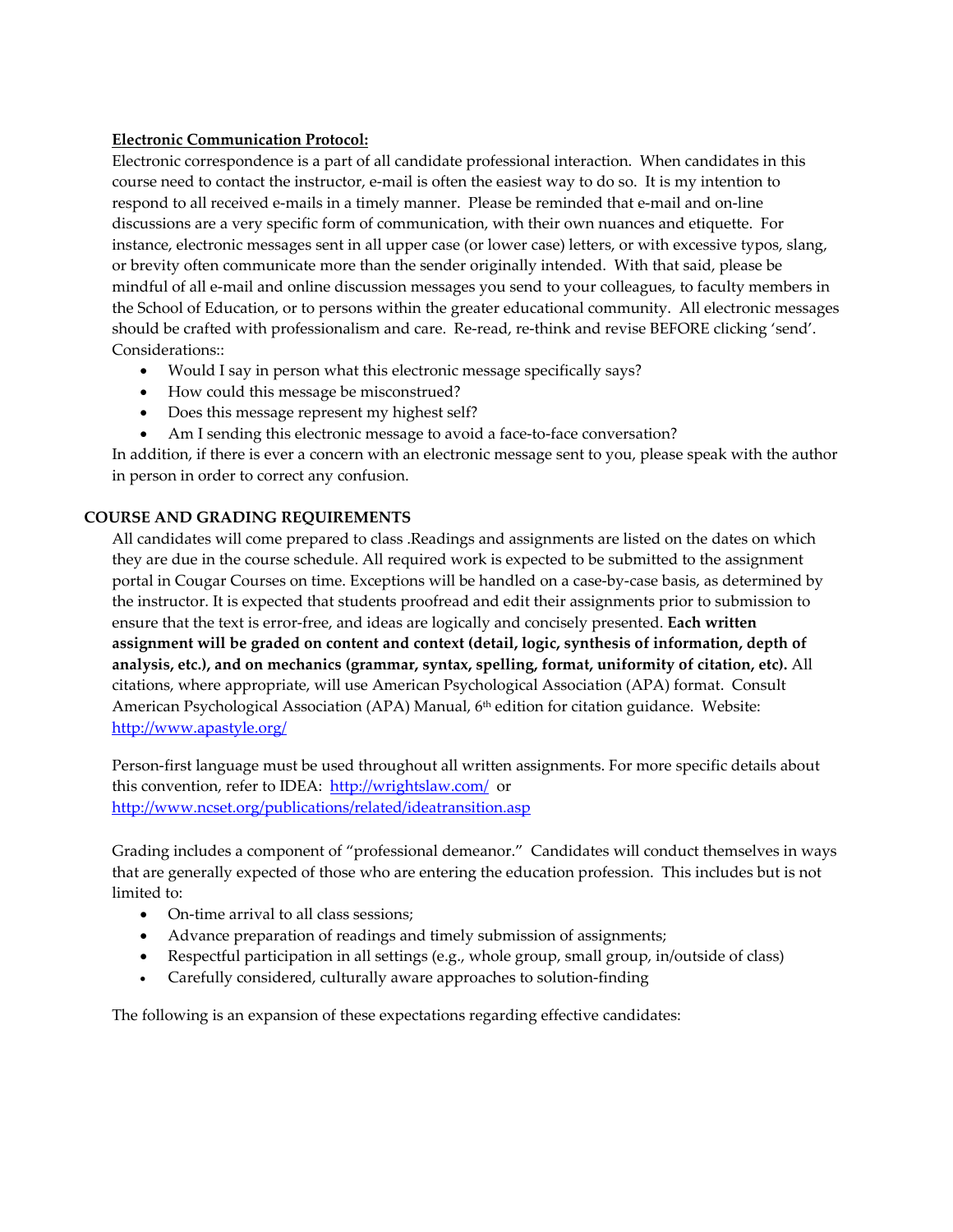## **"Generally Accepted Attributes of Highly Effective Teachers" (as seen in pre‐service programs)**

 (Roberts & Kellough, 2000; Stone, 2002; McEwan, 2002; Baldwin, Keating, & Bachman, 2003; Johnson & Johnson, 1994)

- 1) **General class attendance, promptness, participation:** on time, respects time boundaries (i.e., breaks), regular attendance, and actively participates.
- 2) **Attention to classroom discussion protocols**: respects time limitations, recognizes and respects the perspectives of fellow classmates, gives wait time, listens actively, uses non-interruptive skills, mediates disagreements by working to understand others' perspectives and finding common ground, genuinely encourages all to participate.
- 3) **Social and cooperative skills (as illustrated in cooperative projects)**: assumes responsibility of one's roles, is open to consensus and mediation, effectively communicates ideas, attends group meetings, is dependable, respects others' ideas, expects quality work from self and colleagues, manages time effectively, uses organizational skills and leadership skills, is assertive but not aggressive, uses reflection as a means of evaluation, motivates and offers positive reinforcement to others.
- 4) **Attention to assignments:** meets time deadlines, produces quality products, responds cooperatively to constructive criticism, uses rubrics or other stipulated criteria to shape an assignment, prioritizes tasks and performs/supervises several tasks at once.
- 5) **General classroom demeanor:** is professional, creative, kind, sensitive, respectful, has a sense of humor, is supportive of fellow classmates and instructors; recognizes others' perspectives as valid; works to include all "voices" in the classroom; is aware of/responsive to issues and behaviors that might marginalize colleagues in the classroom.
- 6) Flexibility: is responsive when reasonable adjustments to the syllabus, curriculum, schedule, and school site assignments become necessary (common to the educational arena); can work through frustrations by problem‐solving with others and not letting emotional responses dominate or impair thinking; "bounces back" easily; can work calmly under stress.
- 7) **Openness to and enthusiasm for learning:** can engage with a variety of educational ideas with an open mind and a sense of exploration; demonstrates passion for and metacognition of learning across the curriculum and within discipline areas; takes advantage of learning opportunities and seeks out additional opportunities for learning.

| Journal Entry/Tutoring Session Reflections         | Indiv       | 16 points |
|----------------------------------------------------|-------------|-----------|
| In-depth Sp Ed mini presentation                   | Indiv       | 10 points |
| Circle of Courage Foundation/ Analysis             | Group       | 8 points  |
| SpEd Characteristics & Strategies Resource Matrix  | Group       | 10 points |
| Revised Philosophy, Resume, Letter of Introduction | Indiv       | 15 points |
| IEP (& 504) Process Simulation                     | Group       | 16 points |
| One Month Curriculum Map/Unit Planning Calendar    | Group/Indiv | 15 points |
| Attendance/Participation & Prof. Effectiveness     |             | 10 points |

## **Assignment Overview: Type & Point Spread**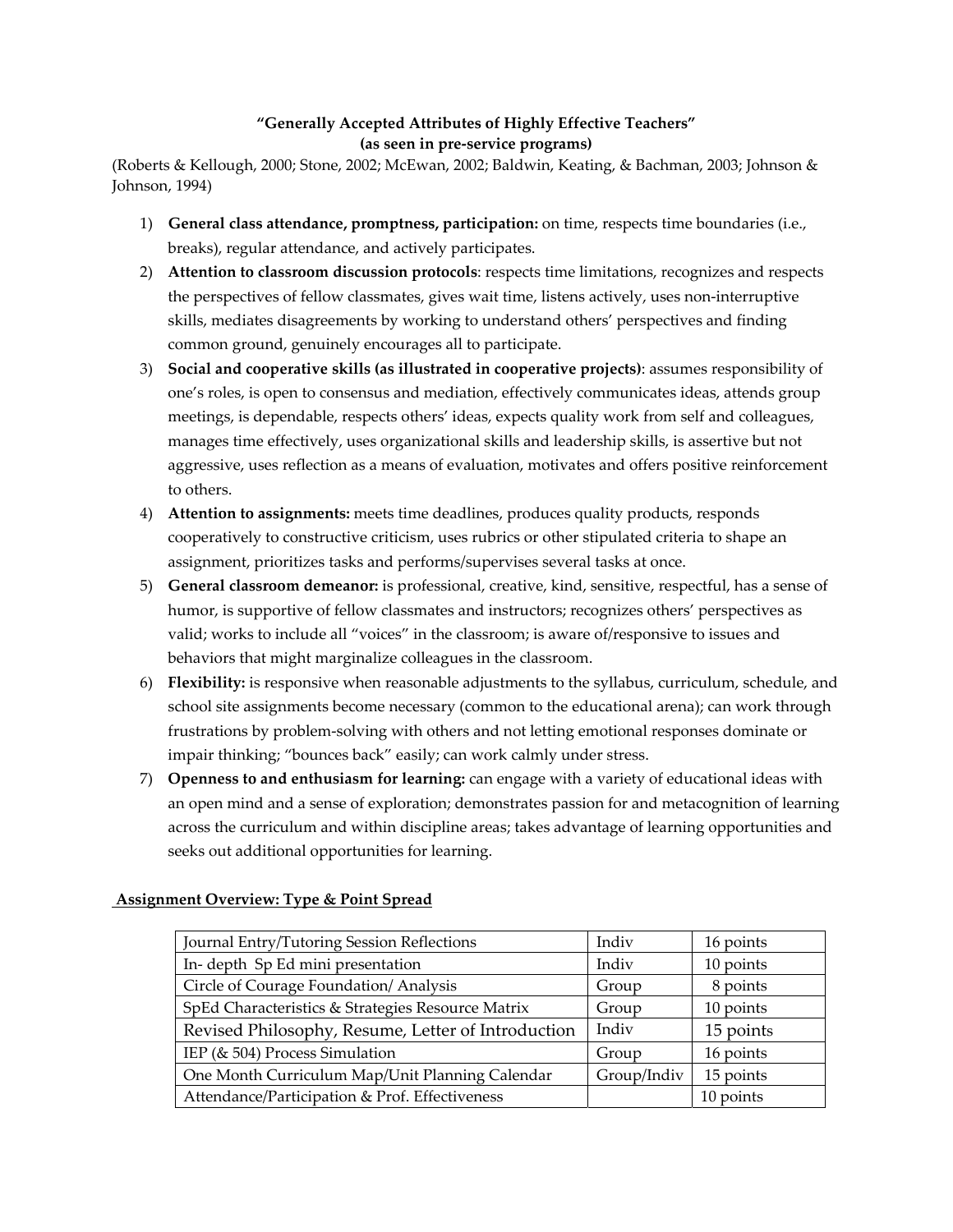#### **Grading Scale**

| $A = 95-100$    | $A = 90-94$       |               |
|-----------------|-------------------|---------------|
| $B+ = 87-89$    | $B = 83-86$       | $B - = 80-82$ |
| $C_{+}$ = 77-79 | $C = 73-76$       | $C = 70-72$   |
| $D = 60-69$     | $F = 59$ or lower |               |

#### **Assignment Overview**

#### **Journal Entry/Session Reflections 16 points**

 Throughout the course, candidates will submit session reflections and journal entries dealing with a variety relevant course topics. These submissions are graded and worth 2 points per week. The directions for completing each of these entries are embedded in the module for each week of the companion Cougar Course. Be certain to complete the reflections on time so as to not impede the discussion or forward movement in this course.

### **In‐depth Individual Condition Lesson/Presentation 10 points**

 Educational Specialist Candidates will research and develop a lesson for colleagues to include a resource page for teachers, parents and students regarding one specific condition as outlined in Federal Definitions of categorical service for eligible students. This information will be compiled and added to the Characteristics/Strategies Matrix notebook to serve as a best practice resource.

#### **Circle of Courage Analysis 8 points**

 Candidates will gain philosophical and foundational perspective regarding various approaches to practicing inclusion, including the psychodynamic, the ecological, the sociological and the behavioral views regarding how instruction and learning occurs in US classrooms today. This submission is submitted in the form of a comparative chart, which includes definitions of the 4 aspects of the research and is completed through as a group consensus.

#### **Characteristics & Strategies Resource Matrix 10 points**

 In this multi‐dimensional assignment, ES/concurrent candidates will demonstrate understanding of each of the 14 federally defined areas of service to student diagnosed as eligible for Special education services. In addition, candidates will learn how the process of Response to Intervention (and the SST process as presented in EDMX 511) works to ensure quick response to student difficulties occurring in the general education classroom.

## **Revised Resume, Philosophy & Letter of Introduction 15 points**

 This three part assignment will prepare candidates for employment through completion of or a refinement of a personal philosophy of teaching and creation of letter of application and résumé. Guest speakers from the university career services are schedule to support students. Candidates will experience mock interviews as well.

#### **IEP Process 15 points**

 In this multi‐dimensional assignment you will demonstrate your understanding of best practices in the IEP process. Reading materials to prepare you for this assignment are posted in the Moodle shell and provided in your Turnbull et al. 2010 text.

#### **One Month Planning Calendar 15 points**

## 16 points

##